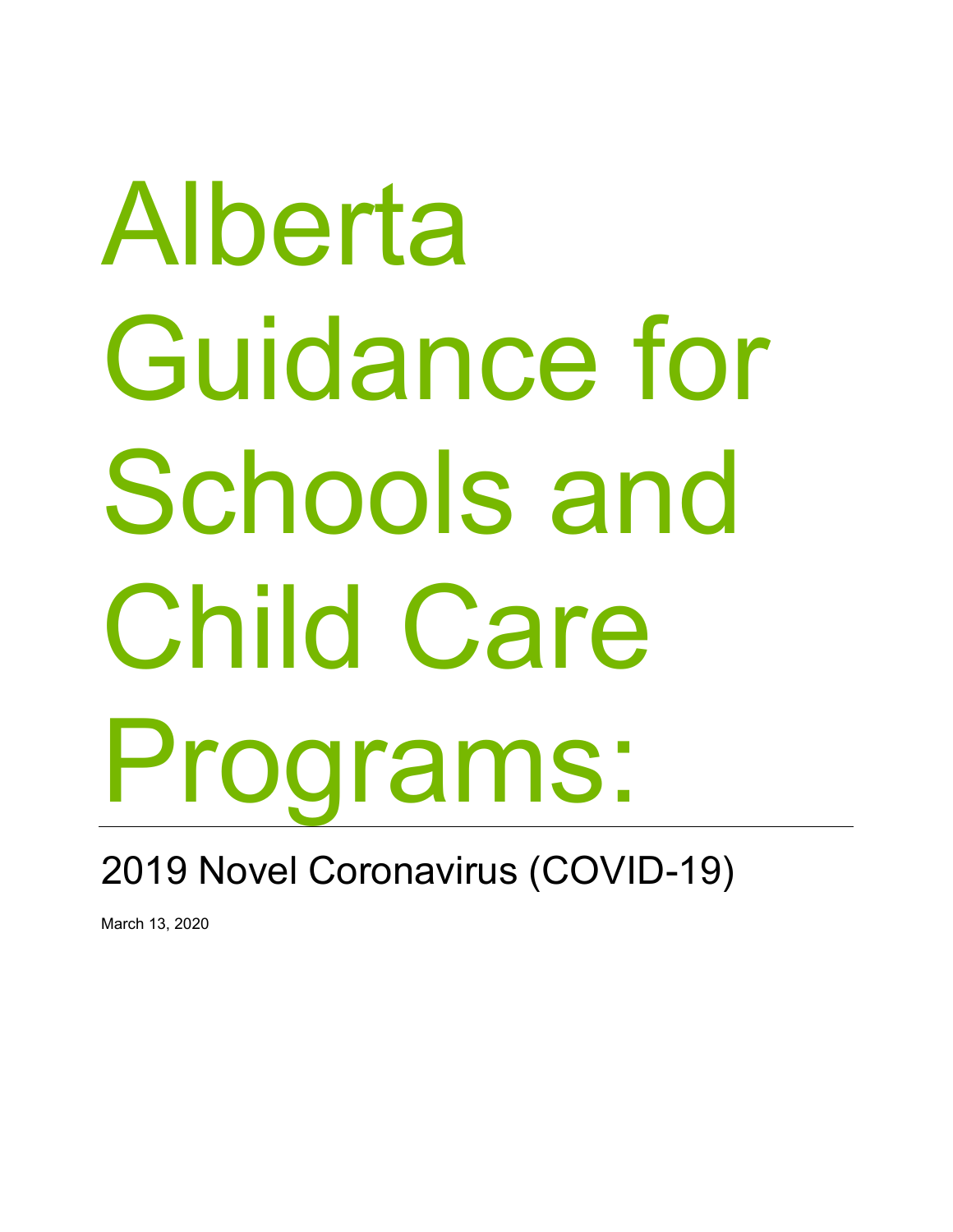**This guidance has been adapted with permission from the British Columbia Office of the Provincial Health Officer.**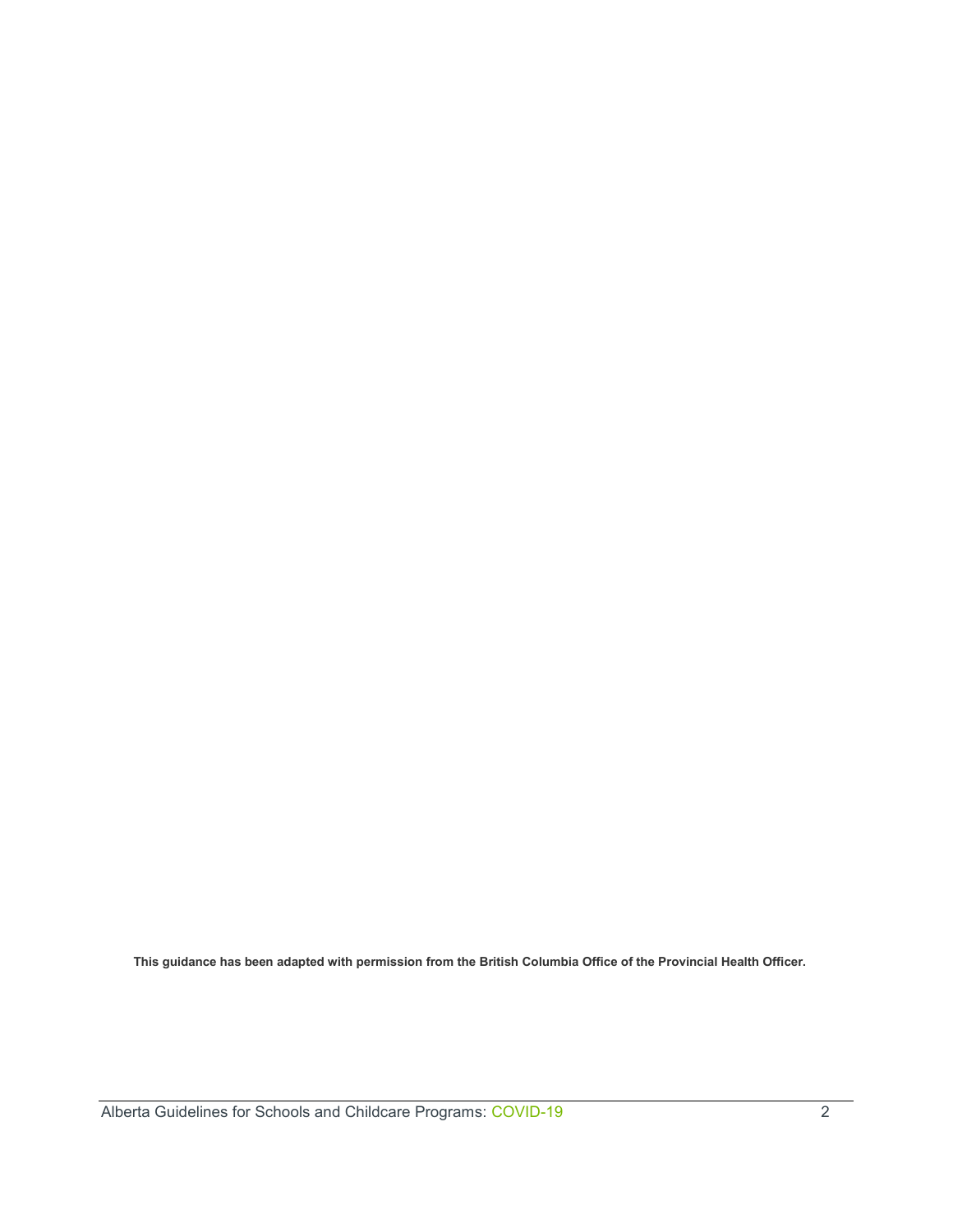## **Table of Contents**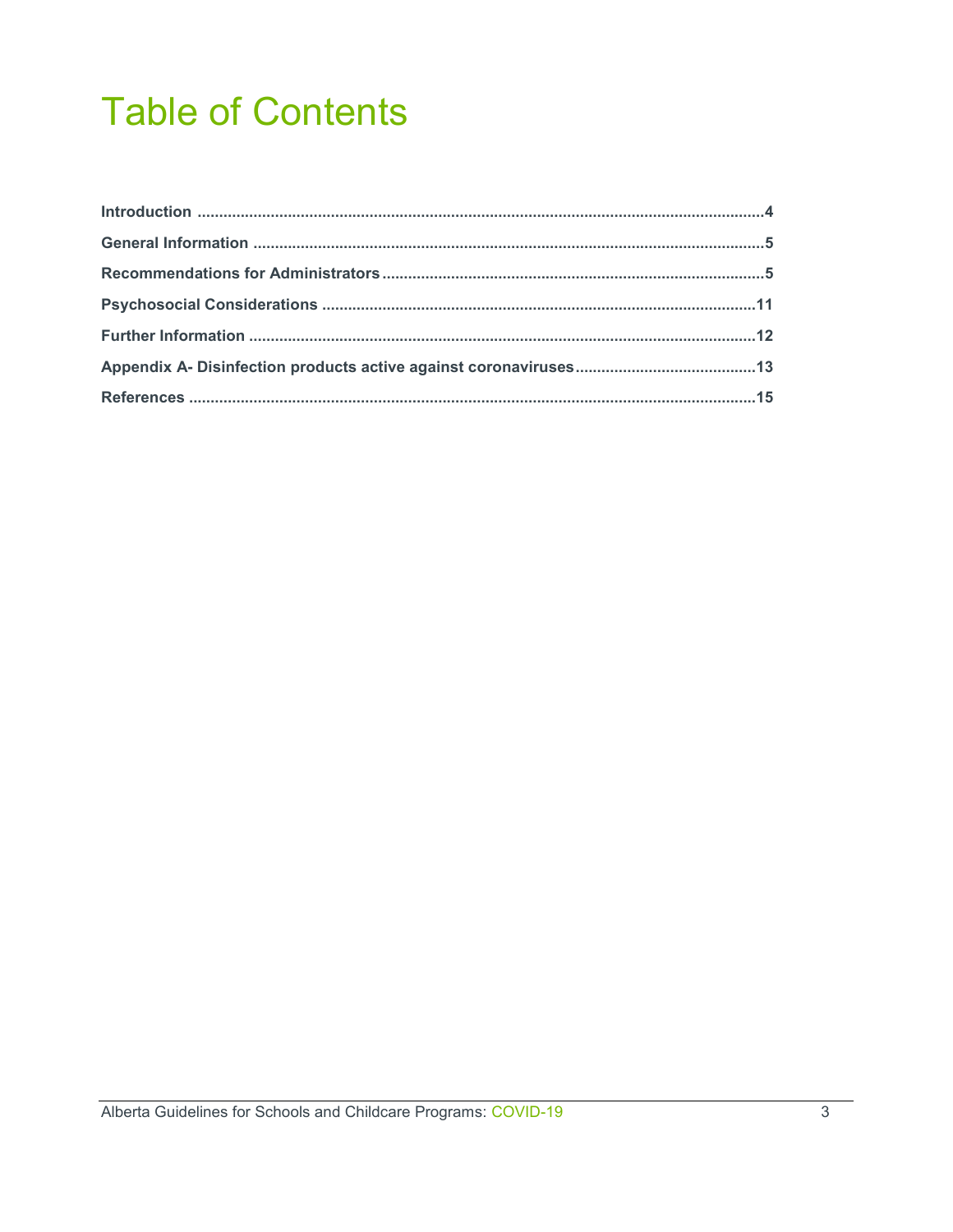## <span id="page-3-0"></span>Introduction

The guidance provided in this document will support the school system and childcare administrators to reduce opportunities for transmission of COVID-19 in schools and childcare settings. This guidance is based on current available scientific evidence and expert opinion and is subject to change as new information on COVID-19 becomes available. For up to date information regarding the situation in Alberta, *visi[t COVID-19 Info for Albertans](https://www.alberta.ca/coronavirus-info-for-albertans.aspx)* (<https://www.alberta.ca/coronavirus-info-for-albertans.aspx>). This guidance is based on national guidance for schools and child care programs (Public Health Agency of Canada, 2020), and other school-related jurisdictional guidance (BC Centre for Disease Control, 2020).

There are measures that schools and child care settings in Alberta can take to reduce the risk of transmission of respiratory illnesses, including COVID-19.

Although this information is relevant to all schools and child care centres, it is recognized that First Nation schools on reserve is a federal responsibility, information shared with First Nation schools is for information only. For public health information, COVID-19 questions or for reporting purposes, First Nation school and child care administrators should contact their local Health Centre or Indigenous Services Canada-First Nations or Inuit Health Branch Environmental Public Health Services (ISC-FNIHB) office (See Appendix A), in accordance with normal practice.

Medical Officers of Health (MOHs) and their designates are available to support schools and child care settings throughout the province. Their role is to undertake communicable disease risk assessments and provide guidance on risk management. If you have concerns, need specific guidance, or have questions about how to apply the measures in this document, please contact Public Health in your Zone for assistance (see **Appendix B**).

**Schools** refer to public, separate, francophone, charter schools, independent (private) school authorities, independent (private) Early Childhood Services (ECS), online/distance education, and First Nations education authorities. School-based activities which may be impacted by the advice in this guidance include sports, music and field trips into the community or to other schools, care provided outside of regular school hours (e.g. before and after care), professional development/activity days and school break day camps.

**Child care settings** refer to both licensed and unlicensed child care programs providing care and education to children from infants and toddlers to preschool age, as well as providing before and after school care for school age children. Child care programs are located in a variety of settings, including family homes, centrebased care and schools.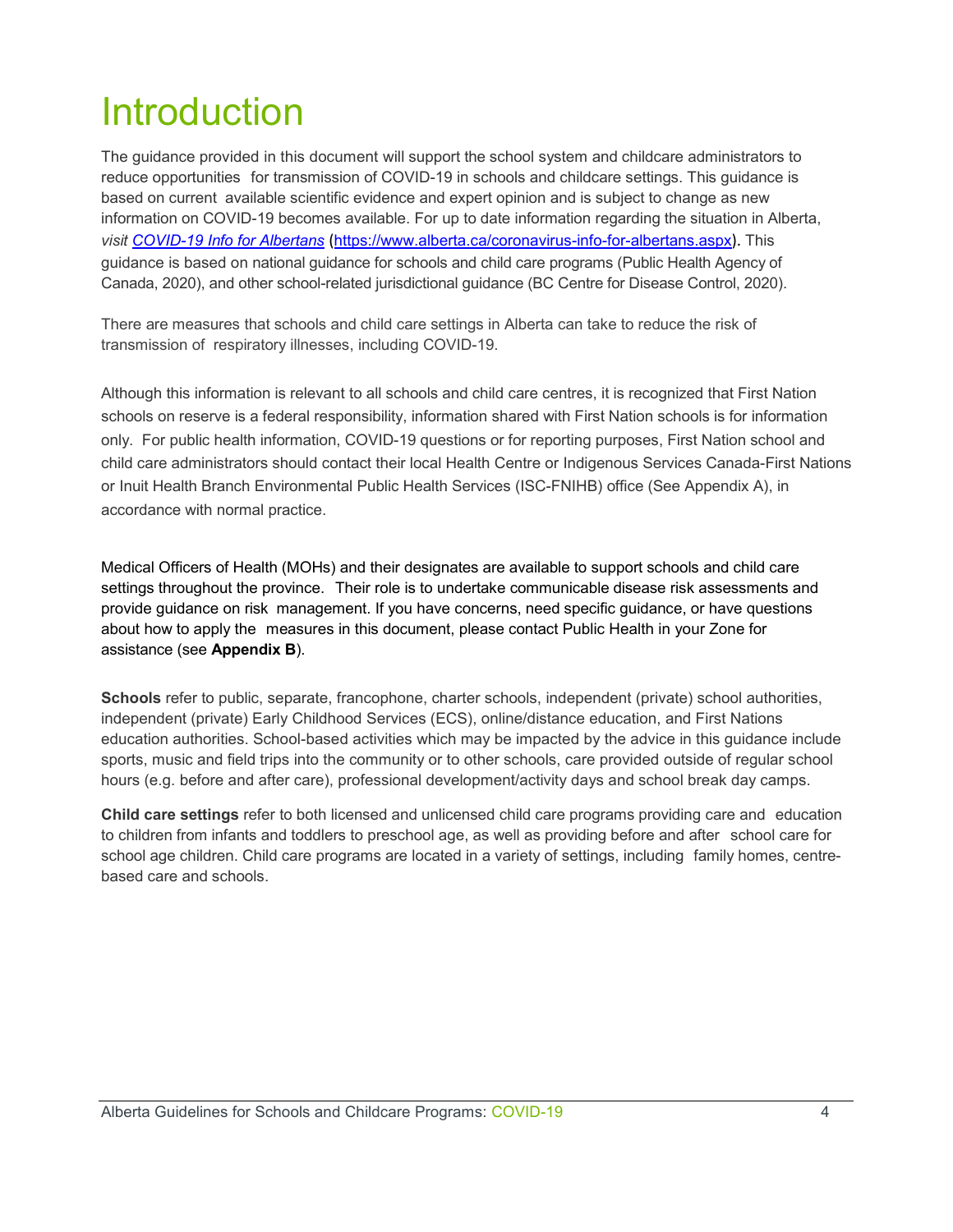## General Information

Symptoms associated with COVID-19 are similar to many common respiratory illnesses that may be circulating through schools/child care settings. The two most important ways to prevent and control respiratory viruses, including COVID-19, in schools and child care settings are:

- For students/children and staff who are ill with respiratory illness symptoms (fever, cough, fatigue, and/or muscle aches) to stay home from school/child care, and
- The consistent practice of good respiratory etiquette and hand hygiene.

Students with a confirmed case of COVID-19 must receive clearance from public health officials before returning to school; students with a non COVID-19 or unknown respiratory illness should not return to school until 14 days after symptom onset.

## Recommendations for Administrators

#### Enforce Strict Hand Hygiene and Respiratory Etiquette

*[Hand hygiene](https://www.canada.ca/en/public-health/services/healthy-living/hand-hygiene.html)* with plain soap and warm water is preferred in schools and child care settings as the mechanical action of hand washing is effective at removing visible soil as well as microbes. In instances where hand washing sinks are not available, supervised use of alcohol-based hand sanitizers containing at least 60% alcohol may be considered. If hands are visibly soiled, alcohol based hand sanitizers may not be effective at eliminating respiratory viruses.

Students/children and adults in the child care setting should clean their hands:

- before leaving home and on arrival at school
- after using the toilet
- after breaks and sporting activities
- before food preparation
- before eating any food, including snacks
- after contact with saliva or nasal secretions
- after diapering a child
- before using shared materials such as arts and craft supplies
- before leaving school and on arrival at home

*Respiratory etiquette* in school/child care settings includes covering the mouth and nose during coughing or sneezing with a tissue or a flexed elbow and disposing of used tissues in a plastic-lined waste container, followed by hand hygiene.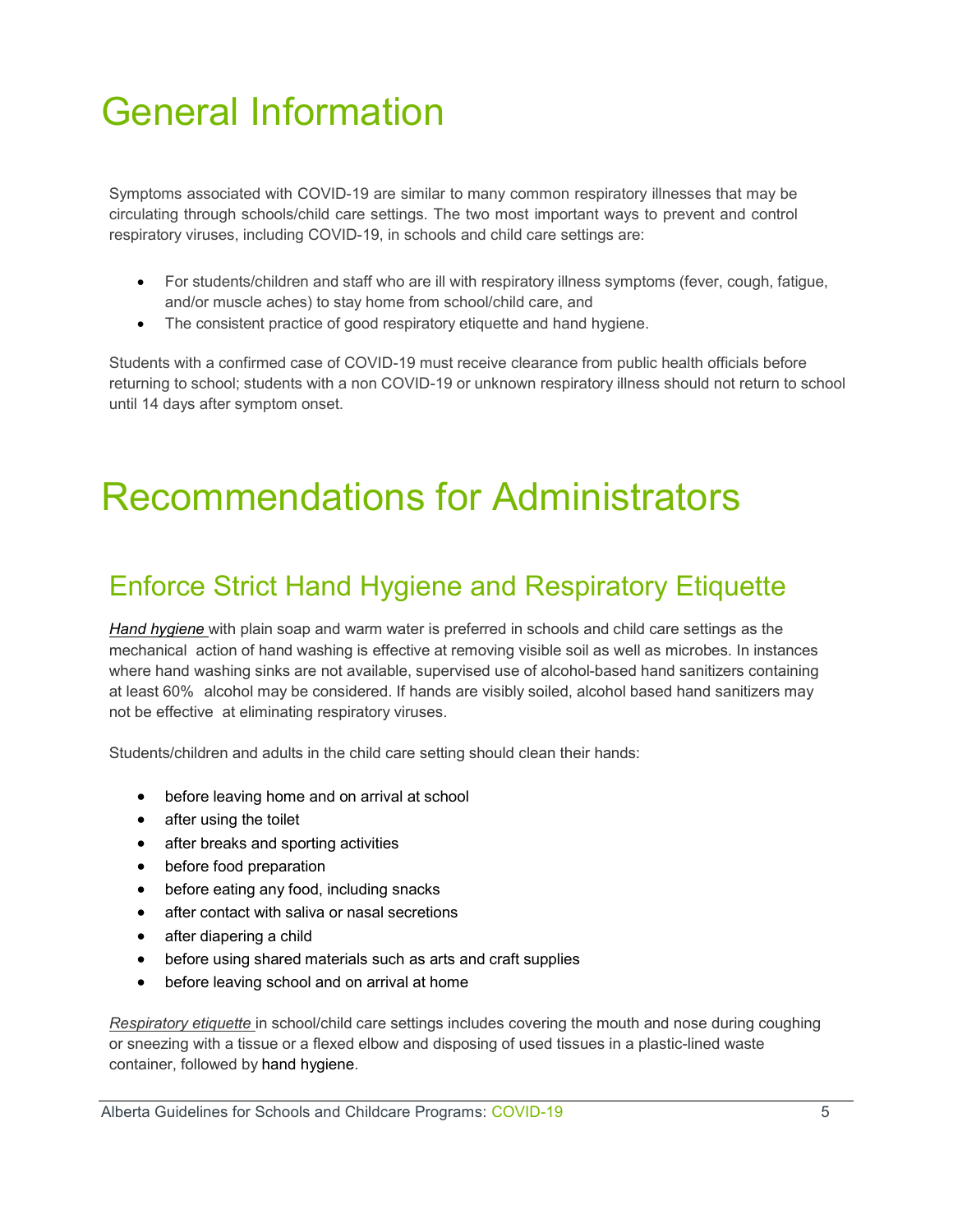There should be sufficient hand washing stations (sinks and/or alcohol-based hand sanitizer) to enable students/children to easily clean their hands as required. Staff should increase monitoring of hand washing supplies and refill as necessary. Schools and child care settings should also ensure that:

- Sufficient tissue supplies and no-touch, plastic-lined waste receptacles are placed to support respiratory etiquette recommendations.
- Young children are supervised and assisted in hand hygiene at teacher/caregiver discretion, to ensure hand washing is done thoroughly.
- Administration and staff are reminded that Material Safety Data Sheets and product labels provide additional information regarding placement, storage and warnings associated with alcohol based hand sanitizers.

#### The Use of Masks in School/Child Care Settings Is Not Recommended

Masks may help people with symptoms reduce their risk of spreading the virus through droplets produced when coughing or sneezing. **However, children/staff who have symptoms should be kept away /stay at home from school/child care rather than relying on masks.**

Masks are not necessary for people who are not experiencing symptoms (WHO, 2020). Children may find masks irritating, and this may increase touching of the face and eyes, which increases the risk of infection.

#### Maintain Cleaning and Disinfecting Policies

Regular cleaning and disinfecting of objects and high-touch surfaces (e.g. door handles, water fountain push buttons) will help prevent the transmission of viruses. This can be done using existing school/child care setting cleaning and disinfection protocols, as long as the disinfectant product is effective against coronaviruses, particularly the COVID-19 virus (see "Disinfection" below). Disinfection is most effective on a clean surface; surfaces should be cleaned first, as necessary, before applying the disinfectant.

**Cleaning** is the physical removal of visible soiling (e.g., dust, soil, blood, mucus). Cleaning removes, rather than kills, viruses and bacteria. It is done with water, detergents, and steady friction from a cleaning cloth. *Cleaning for COVID-19 virus is the same as for other common viruses.* In general, cleaning should be done whenever surfaces are visibly soiled.

**Disinfection** is the killing of viruses and bacteria. A disinfectant is only applied to objects; never on the human body. Most schools/child care settings will have existing policies to disinfect high-touch surfaces at least once per day; if not, these should be developed. Consider more frequent disinfection whenever respiratory illnesses are circulating in the school/child care setting. As well, additional disinfection should occur in any settings occupied by a student/child who is symptomatic and at risk of COVID-19 (see "Managing a child with possible COVID-19" below).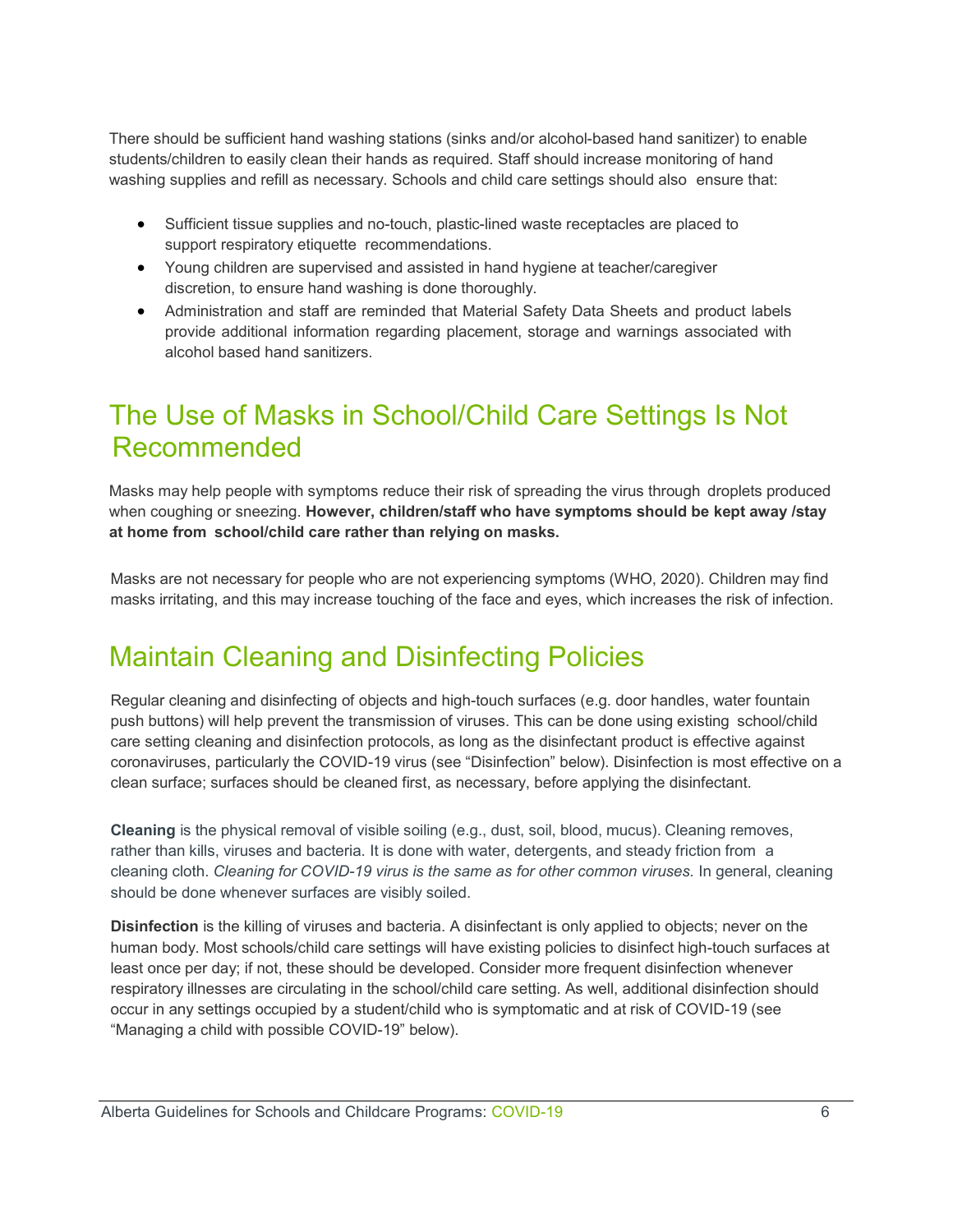See **Appendix C** for specific guidance on disinfection products that are effective against coronaviruses.

Consider cleaning and disinfecting practices in the following specific circumstances encountered in schools/child care settings:

- *Musical instruments*: Students/children should have their own mouthpieces for instruments. Mouthpieces should be cleaned and disinfected as per standard practices recommended for the instrument.
- *Toys*: Schools/child care settings should have toys that are easily cleaned and disinfected (e.g. avoid plush toys). Consider increasing frequency of cleaning and disinfection, especially if symptomatic students/children have been playing with the toys. Immediately remove toys that have been contaminated until they have been cleaned and disinfected.
- *Water fountains*: The mouthpieces of drinking fountains are not a major source of virus transmission and require only regular cleaning according to manufacturer recommendations (Pacific Institute, 2017).
	- Water fountain knobs and push buttons should be considered high-touch surfaces, and regularly cleaned and disinfected. Consideration can be given to having students/children fill water bottles rather than having them drink directly from the mouthpiece of the fountain.

School/child care administrators are encouraged to review existing activities and practices within their settings to help determine where and when enhancements or increased cleaning frequencies may be needed.

#### Reinforce Food and Container Sharing Policies

It will be important to reinforce "no food sharing" policies in school/child care settings. Though in general, these policies are put in place in an effort to reduce potential exposures to allergens, the practice of not sharing food in the school/child care setting will support the efforts of reducing virus transmission between students/children. Students and children should also be supported not to share utensils, dishes, and water bottles/drink containers.

#### Keep Parents/Caregivers Informed About Measures the School/Child Care Setting Is Taking

Parents/caregivers will be a major source of comfort and reassurance to their children. It will be important for the school/child care setting to keep parents/caregivers informed of what they are doing to protect students/children including how they are preventing the spread of respiratory infections. Messages and strategies should reflect the diverse linguistic, literacy and cultural characteristics and needs of the community.

If there are cases of COVID-19 identified within school settings, the Zone MOH will work directly with the school/child care facility to provide follow-up recommendations and messaging for staff, parents/caregivers and students. It is important for the school/child care facility to ensure that they collaborate with the Zone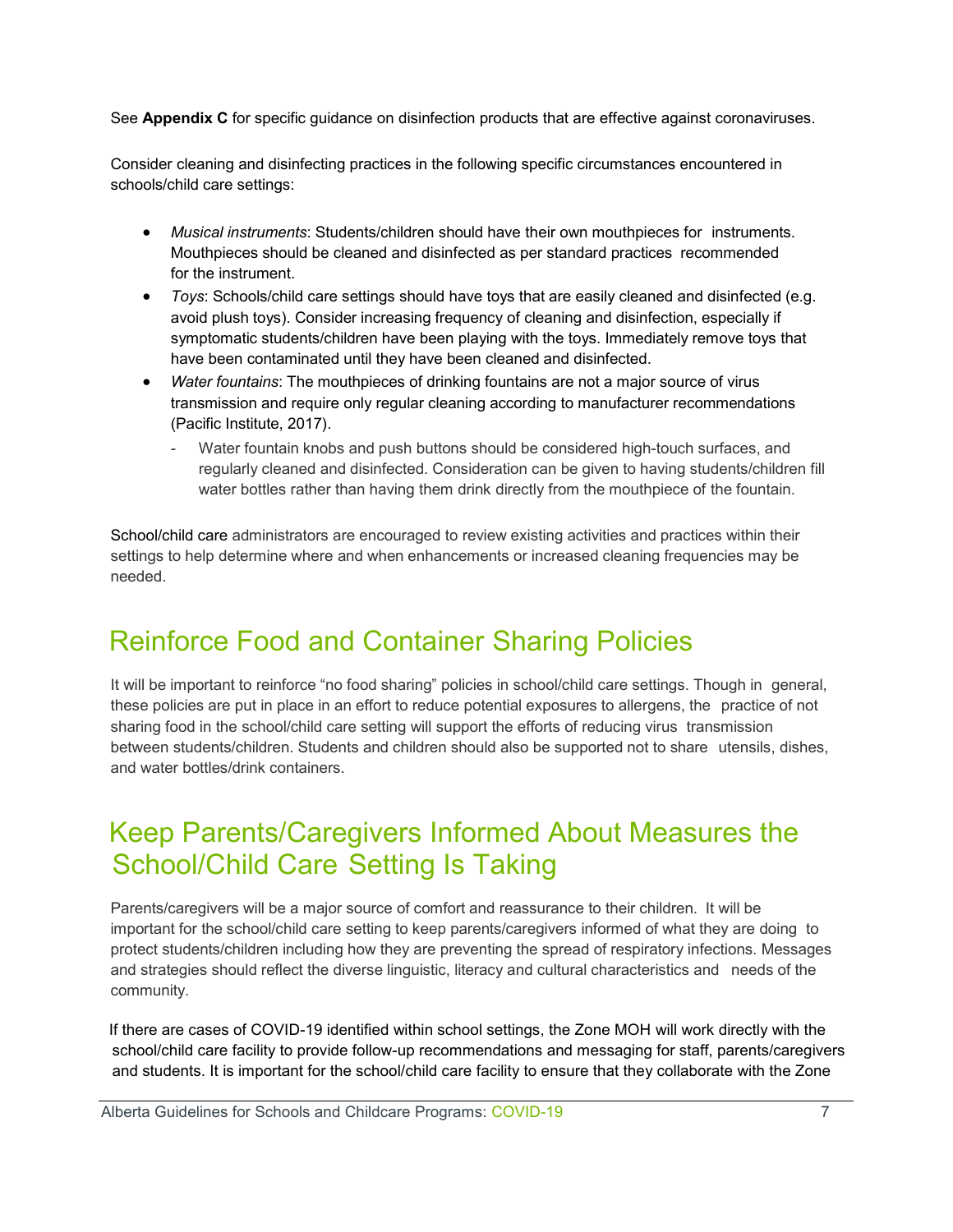MOH prior to sending any messaging to ensure accuracy.

### Support Individuals/Families Who Are Self-Monitoring or Self-Isolating

Some students/children may be asked to **self-isolate** (stay at home) for 14 days if they are at higher risk of developing the disease (for example, due to close contact with a case). Others at lower risk of developing the disease may be asked to **self-monitor** daily for 14 days for symptoms, and alert public health officials if they do develop symptoms. Individuals who are self-monitoring are allowed to attend and work in school and participate in regular activities. The website [COVID-19 Info for Albertans](https://www.alberta.ca/coronavirus-info-for-albertans.aspx)  [\(https://www.alberta.ca/coronavirus-info-for-albertans.aspx\)](https://www.alberta.ca/coronavirus-info-for-albertans.aspx) contains up to date information '**For Schools'** on which categories of students have been asked to self-isolate. **Asymptomatic contacts that are selfisolating do not pose a risk to others and no additional messaging to parents, students or staff is required in these instances.**

If students/children or staff have been advised by public health officials to self-monitor for symptoms or self-isolate at home, the school community should make efforts to support families to ensure:

- Sick leave policies are in place and school attendance is flexible. It is important to discourage the use of perfect attendance awards and incentives (CDC Interim Guidance for Child Care Programs and K-12 Schools, 2020).
- Families are treated with respect, fairness and compassion with a focus on dignity and privacy protection.
- Steps are taken to reduce the potential for stigma and discrimination (e.g., through outreach, information sharing and school/board level education) (CDC Interim Guidance for Travelassociated or Community Settings, 2020).
- If students are self-isolating at home and they are well enough to participate in homework, measures are in place to provide meaningful homework. This will support students so they do not fall behind in their studies and they can maintain a sense of meaning/belonging.
- Children who are unwell may need extensions of deadlines, alternative measures to reduce burdens or exemptions in some cases.
- When students/children/staff have completed a 14-day period of self-isolation without developing COVID-19, they can return to full activities in their school/child care setting and do not need special monitoring or other procedures.
- Individuals who are self-monitoring are allowed to attend and work in school and participate in regular activities.
- Disclosure of self-monitoring status is voluntary. If families disclose that students, children or staff are self-monitoring for symptoms, ensure measures are in place to recognize symptoms while in school/child care and to separate sick students, children or staff from others if symptoms develop (see "Manage students/children with possible COVID-19" below).
- Students/children who have had a COVID-19 infection will receive individualized guidance from public health officials as to when they are non-infectious and can return to school/child care setting. They will not require special monitoring or procedures beyond that point. Administrators should not require a doctor's note to return to the school/child care setting.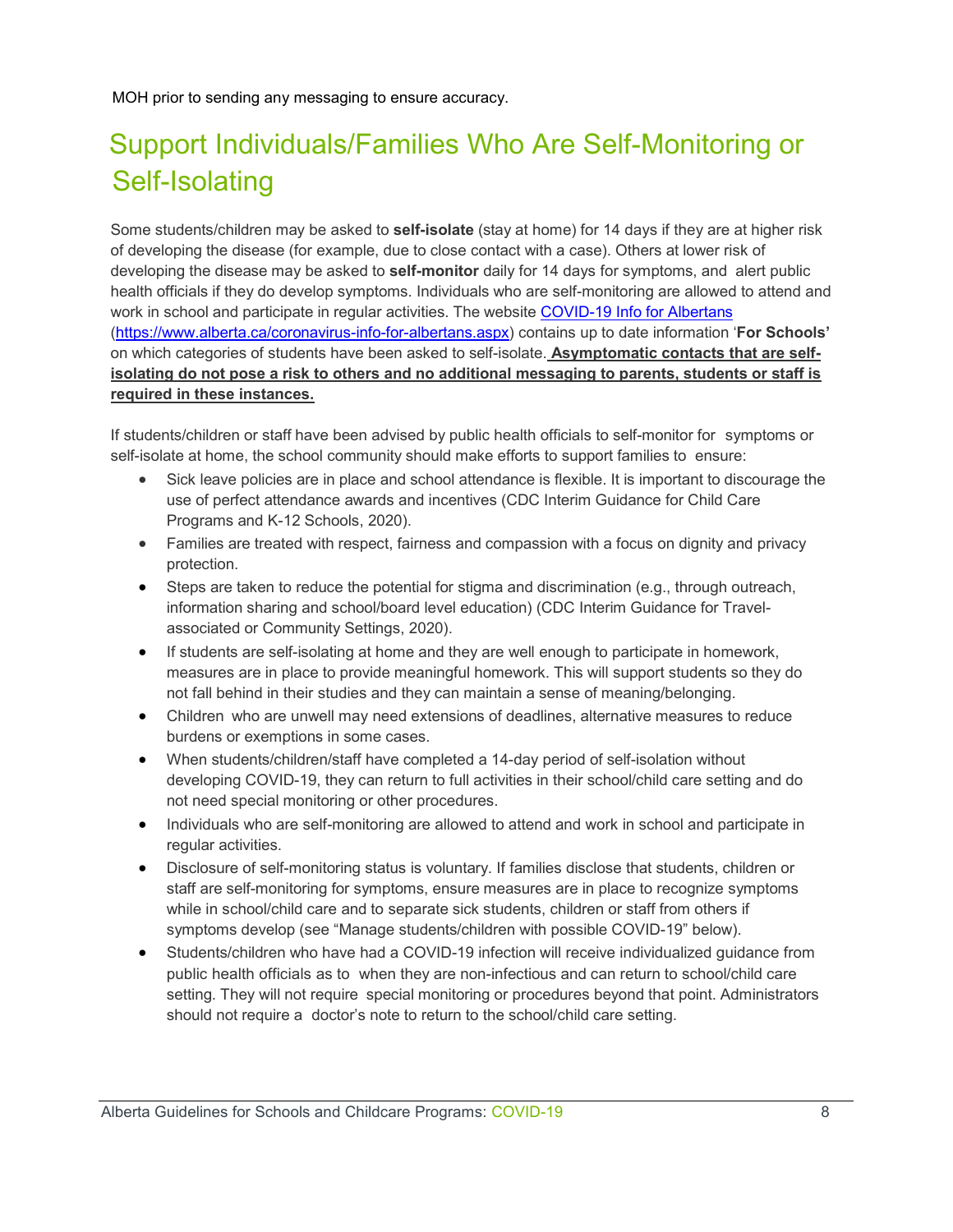### Manage Students/Children with Respiratory Symptoms

Parents/guardians of students/children should be informed that there is zero tolerance for children with any respiratory symptoms attending school or child care centres. Teachers/child care providers should be asked to closely monitor their classrooms, and if any student is having respiratory symptoms such as cough or symptoms of a mild cold, the steps below should be followed. The same steps should be followed if a staff member begins to experience respiratory symptoms.

- If a student, child or staff develops respiratory symptoms while at school/child care, they should be removed from the school environment.
- Schools/child care programs promptly separate the student/child or staff with symptoms of COVID-19 (e.g. fever, cough, sore throat, shortness of breath, fatigue, headache, muscle aches, and including symptoms that may seem like a mild cold) in an area separate from others, with adequate supervision until they can go home.
- To help prevent transmission, **the most important steps are to reinforce strict respiratory etiquette and hand hygiene practices and to have the ill student/child or staff stay two meters away from others.** If possible, the student should be placed in a separate room from other students/children with a closed door. Any rooms they have been in while symptomatic should be cleaned and disinfected before others enter them (see **Appendix C**).
- Masks provide a level of protection when worn by a symptomatic person. It is acknowledged that it is neither practical nor feasible to have schools procure masks at this time, therefore adhere to strict respiratory etiquette, hand hygiene and cleaning and disinfection.
- Schools/child care programs should notify parents/guardians if their child begins to experience respiratory symptoms while at school/child care, and arrange for immediate pick up.
- Students/children who begin to show respiratory symptoms while at school or child care should be picked up by their parent/guardian and avoid travel on public transport such as school buses or trains. If no alternative is possible, it is recommended that the student/child sits on a seat by themselves (two metre separation) and wears an appropriately sized surgical mask, if available.
- Clean and disinfect any rooms the student/child was in while symptomatic. There is no need to take any further special precautions or to close the school/child care setting.
- Students/children or staff who develop respiratory symptoms should be kept home for 14 days after the start of the symptoms.
- If students/children are tested for COVID-19, those who test negative will be advised individually about return to school/child care settings.

Since younger children may not always be able or willing to identify or disclose symptoms, they should be closely monitored by staff for symptoms.

It is important for school/school authority and child care administrators to understand the usual absenteeism patterns of their school/child care centre (CDC Interim Guidance in Travel-associated or Community Settings, 2020). As per routine monitoring and surveillance in schools and child care settings, notify AHS Public Health of unusual situations, such as when absenteeism of students/children or staff is greater than would be expected, or if a student/child who is self-monitoring for symptoms of COVID-19 becomes symptomatic while at school/child care.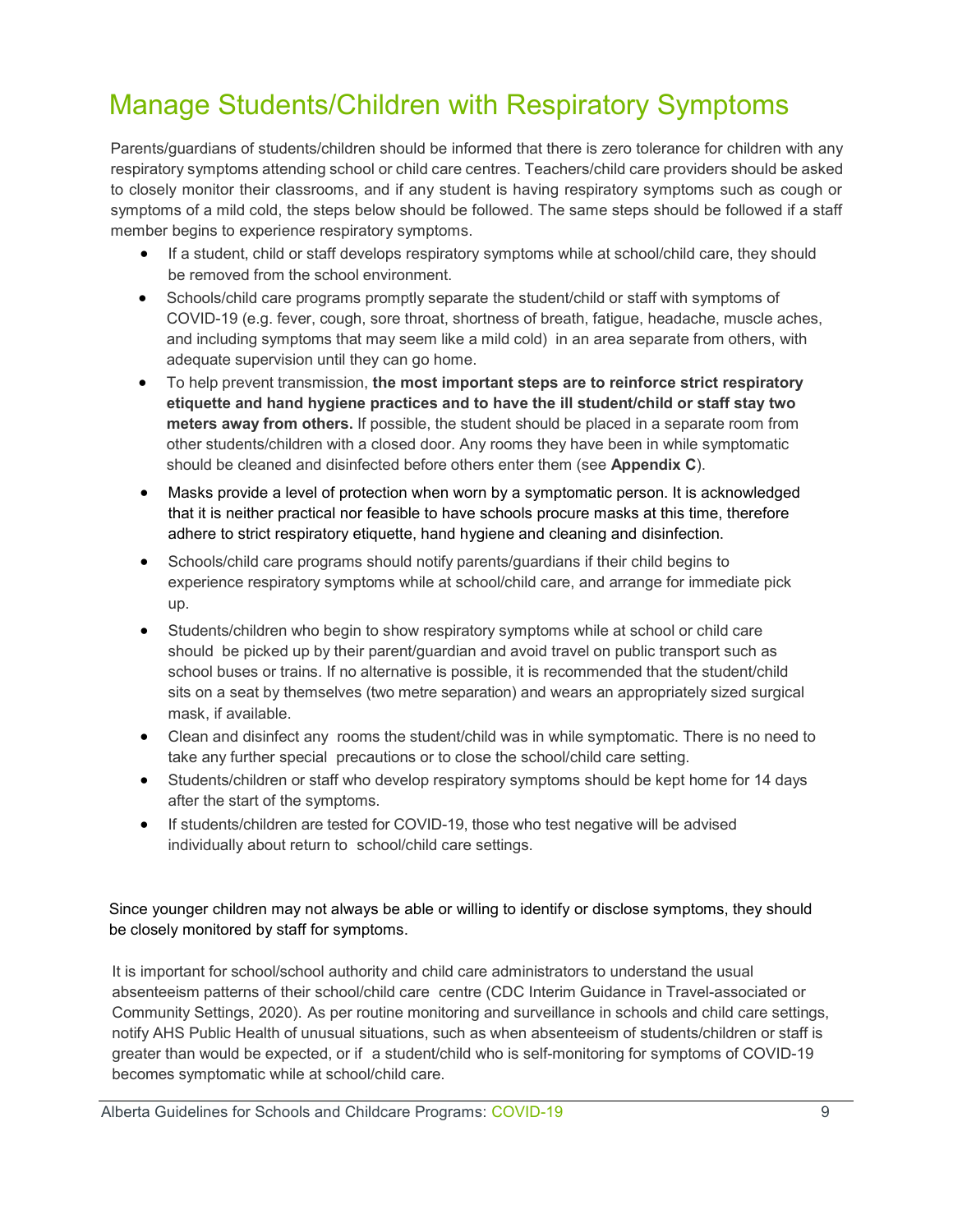#### Actions for Schools with a Confirmed Case of COVID-19 in their Community and/or School

If there are cases of COVID-19 in the local community, schools may need to take additional steps in response to prevent spread in the school. The Medical Officer of Health or other public health official will share additional information as needed with schools or child care administrators to support the appropriate response. Administrators are encouraged to continue to work closely with local public health officials to determine the best course of action for their child care programs or schools.

Child care and school/school authority administrators should work in close collaboration and coordination with public health officials to make decisions about facility closure or cancellation of large events. Schools are not expected to make decisions about closure or cancelling events on their own. This is generally done under the direction of their local public health officials in collaboration with the sites that are impacted. School and child care administrators can determine what events may need to be cancelled and seek specific public health guidance in advance about precautionary measures for these events.

If an ill student or staff member attended school prior to being confirmed as a COVID-19 case:

- AHS or ISC-FNIHB public health officials, depending on the location, would conduct contact tracing of the case and in consultation with the MOH, inform decisions about appropriate public health measures for staff and/or children/students that were at risk of exposure, including instructions about self-isolation (staying at home) or self-monitoring. Local health officials will work directly with the school/school authority administration to determine the best course of action and this may or may not include a school closure.
- Local health officials may recommend temporary school dismissals if a student or staff member attended school prior to being confirmed as a COVID-19 case. Public Health recommendations for the scope (e.g., a single school, a full district) and duration of school dismissals will be made on a case-by-case basis based on the most up-to-date information about COVID-19 and information about cases in the affected community.
- Schools should work with the local Public Health department and other relevant leadership to communicate information about the possible COVID-19 exposure appropriately. In such a circumstance, it is critical to maintain confidentiality of the child/student or staff member.
- If a child/student or staff member has been identified with a case of COVID-19, school administrators will receive guidance from Public Health about when students and staff should return to schools and what additional steps are needed for the school community. In addition, children/students and staff who are well but are taking care of, or sharing a home with, someone with COVID-19 will receive instructions from public health officials as to when they can return to school/child care and other follow-up instructions (e.g., enhanced cleaning, disinfection and hygiene practices).

#### **If schools are closed, schools can consider the following steps:**

- Temporarily cancel extracurricular group activities and large events (see Mass Gathering section).
- Discourage students and staff from gathering or socializing anywhere.
- Ensure continuity of education.
	- Review continuity plans, including plans for the continuity of teaching and learning. Implement e-learning plans, including digital and distance learning options as feasible and appropriate.
- Consider alternatives for providing essential medical and social services for students.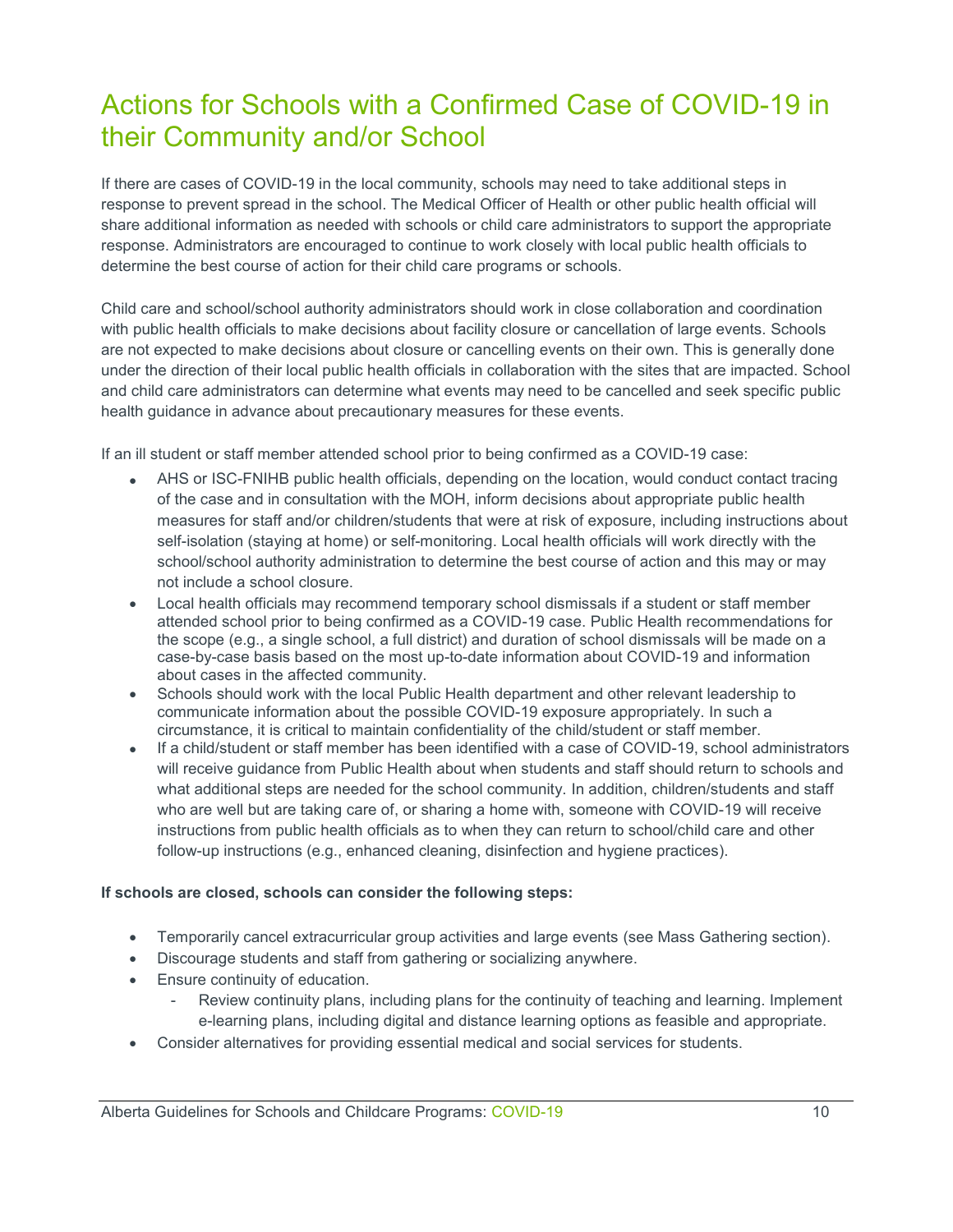## Mass gatherings

Until further notice, the following events should be cancelled:

- Events with more than 50 attendees that involve international participants, critical infrastructure staff, seniors, or other high-risk populations, such as immune-compromised.
- Large events with more than 250 attendees, including sporting events, conferences and community events.

School and child care administrators should take steps to ensure that no more than 250 people are in the same room at any given time.

For the latest updates on Mass Gathering restrictions, refer to the tab "Public health restrictions on mass gatherings" at [COVID-19 Info for Albertans.](https://www.alberta.ca/coronavirus-info-for-albertans.aspx)

## Psychosocial Considerations

A new virus such as the COVID-19 can create anxiety and be difficult for students/children to understand, especially if someone in their school or family is sick, or they see or hear troubling messages on the radio, internet or television. It is normal for students/children to feel worried or nervous and have questions. All staff in schools/child care settings can support students by doing the following:

**Reassure students/children** about their personal safety and health. Telling students/children that it is okay to be concerned is comforting. Reassure them they are safe and there are many things they can do to stay healthy:

- Hand washing: Wash hands often with soap and warm water for at least 20 seconds, or use an alcohol based hand sanitizer, especially after coughing or sneezing.
- Cough/sneeze etiquette: Cough and sneeze into arm or tissue.
- Stay home when sick: Students/children should tell parents if not feeling well, and together, make a plan to stay home from school.
- Keep clean: Keep hands away from face and mouth.
- Stay healthy: Stay healthy by eating healthy foods, keeping physically active, getting enough sleep.

**Listen to students/children and provide age-appropriate information**. Let them know they can talk about their feelings and ask questions. Answer questions honestly but make sure that the information is suitable for their age level. If you don't know the answers to their questions it's okay to say so and together look for resources that can answer their questions. Remember students/children are often listening when you talk to others about COVID-19. Administrators and staff should be mindful of how students/children share information in less supervised settings (e.g., before and after school, lunch and snack times, recess and on the bus). It may be in these settings where students/children can become misinformed. It will be important for administrators and staff to correct this misinformation when they are made aware of it.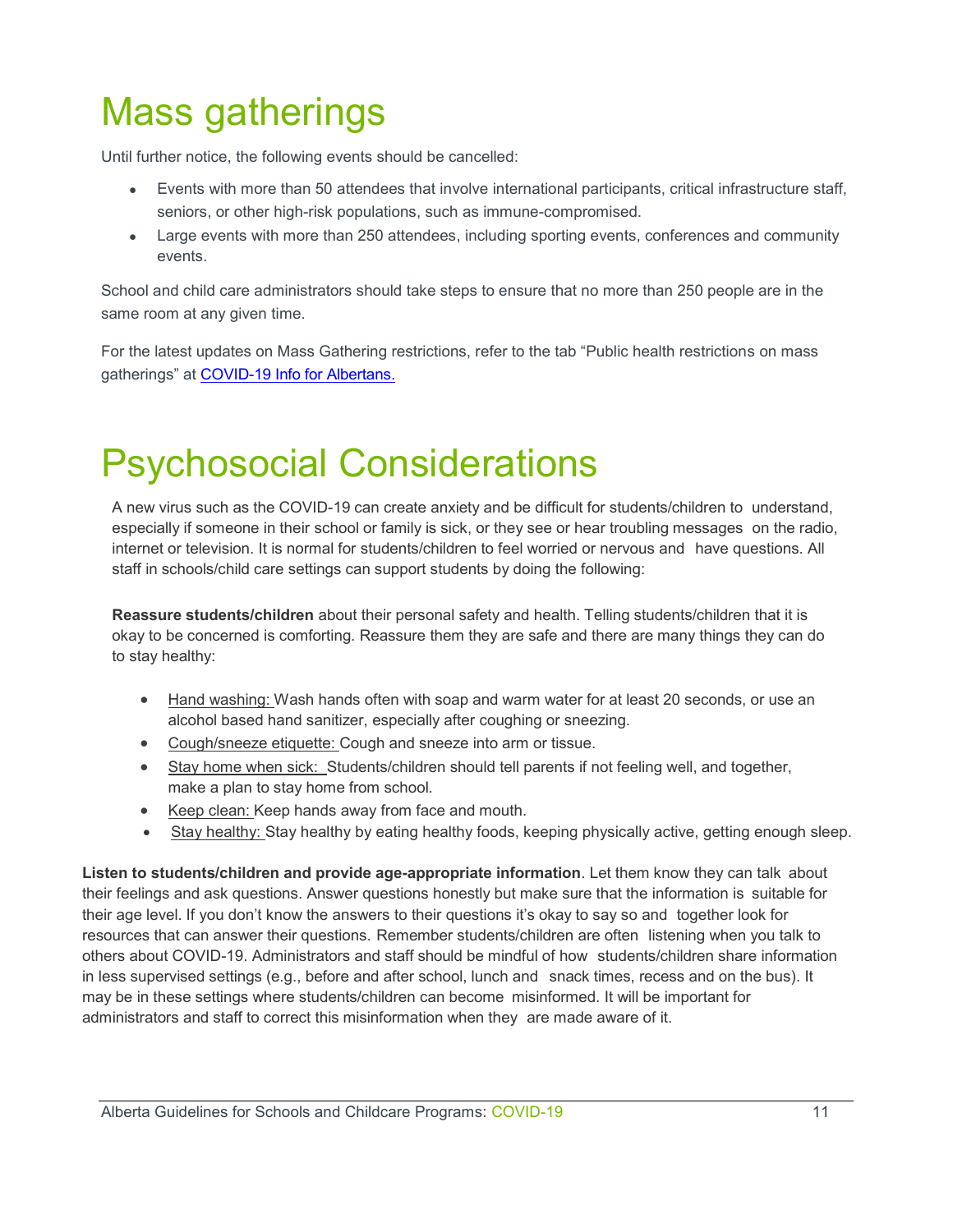**Maintain familiar activities and routines** at schools and child care programs as it can reinforce the sense of security of students/children.

**Monitor for discrimination and/or bullying surrounding COVID-19,** in particular towards those who may have been exposed to the virus and are self-isolating at home, or self-monitoring for symptoms. School/child care programs should make all efforts to ensure that misinformation is clarified and antidiscrimination/bullying protocols are adhered to.

## Further Information

Up-to-date information on the evolving situation of COVID-19 in Alberta and Canada is available on the following websites:

Alberta Health [\(COVID-19 Info for Albertans\)](https://www.alberta.ca/coronavirus-info-for-albertans.aspx) <https://www.alberta.ca/coronavirus-info-for-albertans.aspx>

Alberta Health Services [\(novel coronavirus \(COVID-19\)](https://www.albertahealthservices.ca/topics/Page16944.aspx) <https://www.albertahealthservices.ca/topics/Page16944.aspx>

Public Health Agency of Canada [\(Covid-19: Being Prepared\)](https://www.canada.ca/en/public-health/services/diseases/2019-novel-coronavirus-infection/being-prepared.html)

[https://www.canada.ca/en/public-health/services/diseases/2019-novel-coronavirus-infection/being](https://www.canada.ca/en/public-health/services/diseases/2019-novel-coronavirus-infection/being-prepared.html)[prepared.html](https://www.canada.ca/en/public-health/services/diseases/2019-novel-coronavirus-infection/being-prepared.html)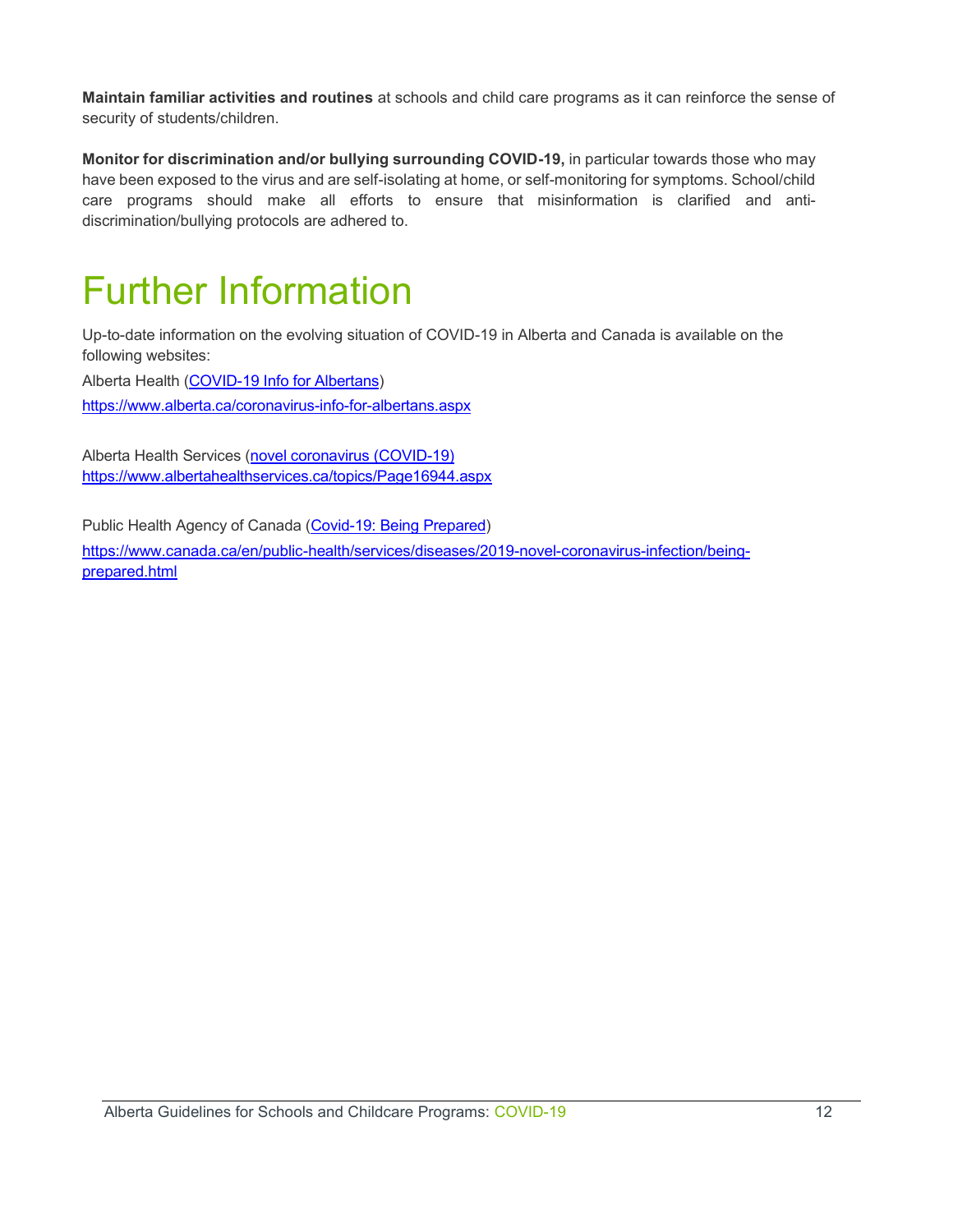## Appendix A- Disinfection Products Effective Against Coronaviruses

For frequently touched surfaces and areas that are likely to become contaminated, the below list of products provides examples of common effective disinfectants. Often janitorial product suppliers carry all these as well as other effective products. You should confirm with your supplier that the product is effective against the COVID-19 virus, one of many conoraviruses. *Always follow the manufacturer's instructions.*

Important notes:

- Ensure disinfectant product has a Drug Identification Number (DIN) on its label.
- Follow product instructions for dilution, contact time and safe use.
- All soiled surfaces should be cleaned before disinfecting (unless otherwise stated on the product).

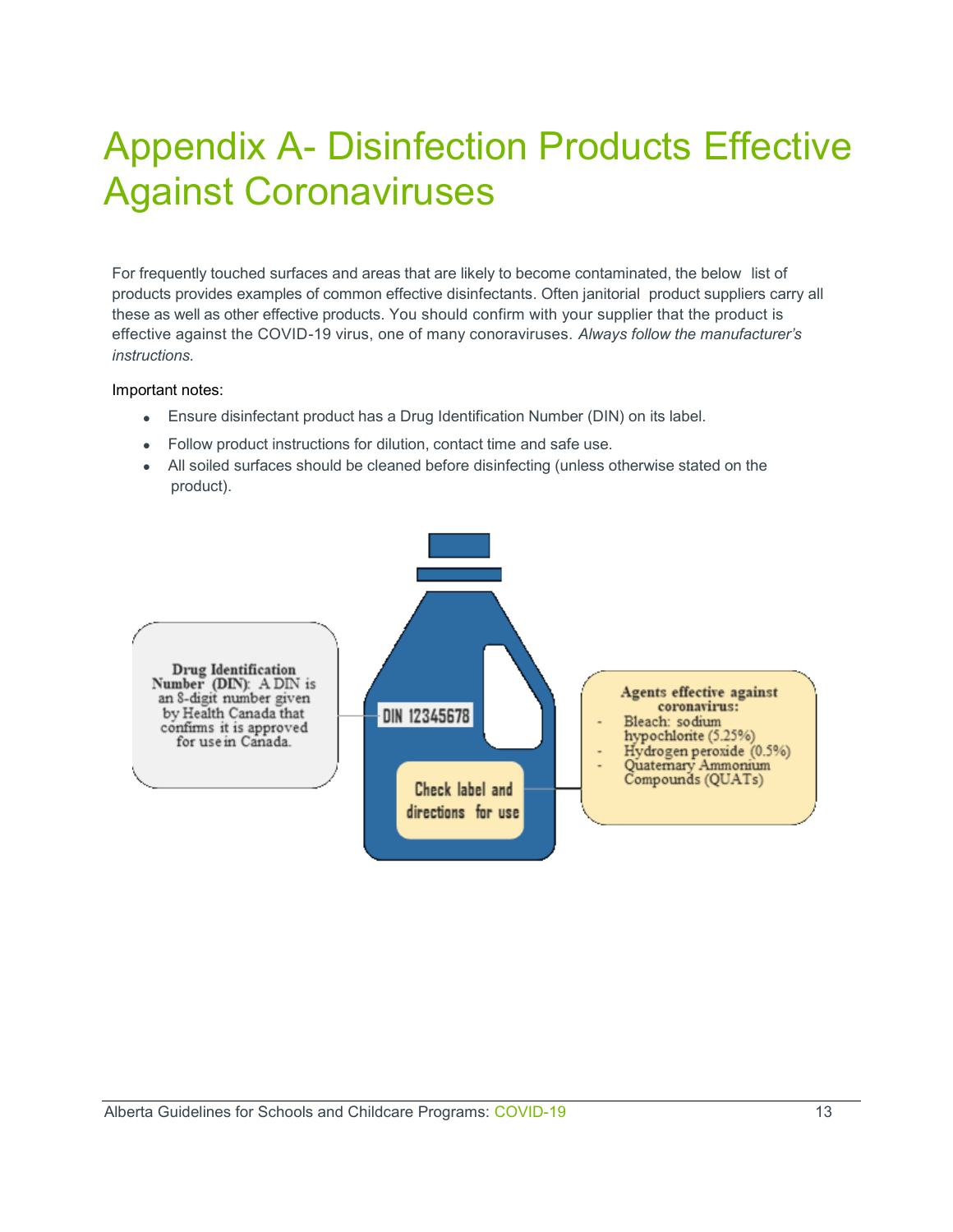List of disinfecting agents and their working concentrations known to be effective against coronaviruses (Dellanno *et al*., 2009; Alberta's IPC Guidelines- when available; European Interim Guidance for Environmental Cleaning, 2020)

|    | <b>Agent and Concentration</b>                                                                                                              | <b>Uses</b>                                                                                                                                                                                                                                               |
|----|---------------------------------------------------------------------------------------------------------------------------------------------|-----------------------------------------------------------------------------------------------------------------------------------------------------------------------------------------------------------------------------------------------------------|
| 1. | <b>Chlorine: Unscented household</b><br>bleach - sodium hypochlorite<br>(5.25%)<br>1:9 (5000 ppm solution)<br>100 ml bleach to 900 ml water | Used for disinfecting general surfaces, e.g., hand<br>railings, grab handles, door knobs, cupboard handles.<br>Can also be used for disinfecting surfaces<br>contaminated with blood/bodily fluids, but only after<br>cleaning with soap and water first. |
| 2. | Disinfectant with a Drug Identification<br>Number AND a Virucidal Claim. Follow<br>manufacturer's instructions                              | Used for disinfecting general surfaces e.g., hand<br>railings, grab handles, door knobs, cupboard handles.<br>Can also be used for disinfecting surfaces<br>contaminated with blood/bodily fluids, but only after<br>cleaning with soap and water first.  |
| 3. | <b>Accelerated Hydrogen Peroxide 0.5%</b>                                                                                                   | Used for disinfecting general surfaces (e.g. counters,<br>hand rails, door knobs).                                                                                                                                                                        |
| 4. | <b>Quaternary Ammonium</b><br><b>Compounds (QUATs)</b>                                                                                      | Used for disinfecting of general surfaces (e.g., floors,<br>walls, furnishings).                                                                                                                                                                          |

*Alberta Health does not endorse or promote any specific brands of disinfectant products.*